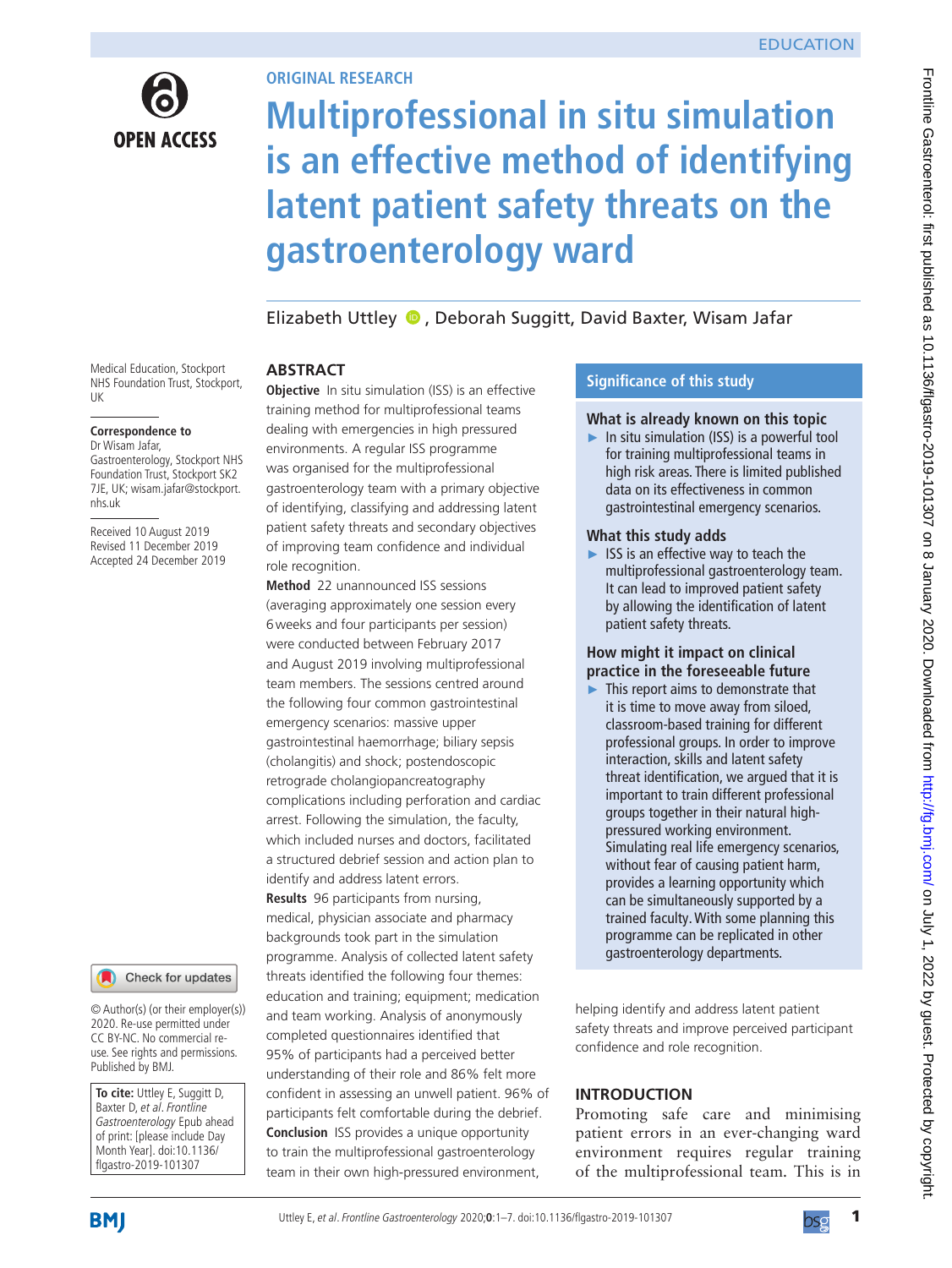## **EDUCATION**

contrast to traditional methods that involve educating single professional groups, in isolation and away from their ward environment. The multiprofessional ward team is the first to respond to an acutely deteriorating gastroenterology patient. This team is composed of doctors (training and non-training grades); nurses; healthcare assistants; physician associates; students from medical, nursing, physician and nursing associate backgrounds as well as advanced care practitioners. All provide varying levels of experience, skills and knowledge of the ward culture in emergency scenarios.

As in other safety-conscious professions such as aviation, there has been increasing recognition of the importance of developing non-technical skills.<sup>1</sup> Effective team work relies on each member understanding human factors and each other's roles, which enable them to work collaboratively as an active and safety conscious team participant.<sup>[1](#page-5-0)</sup> Dealing with an emergency scenario on a busy ward with professionals of varying backgrounds, levels of expertise, skill sets and personalities, does not automatically result in the formation of an effective team. This fact may account for the majority of adverse events witnessed in the acute medical setting. $2-4$  When teams work well, they provide a system with the potential to mitigate error.<sup>34</sup> Therefore, the focus of teamwork training should be on how to become a more effective team member as well as ensuring individual clinical and technical competencies.<sup>5</sup> In situ simulation (ISS) is an educational approach, which provides an opportunity to support the development of team skills. $6-8$  It exposes learners to the challenges and complexities of clinical scenarios without the risks to real patients and is widely used for developing non-technical skills.<sup>59</sup> ISS offers healthcare professionals of all grades, disciplines and professional backgrounds a chance to come together at the sound of the emergency buzzer and practise these skills. Furthermore, it provides team members with the opportunity to manage factors affecting team performance.<sup>10</sup> In addition to improving teamwork, it enables the uncovering of hidden system flaws in the gastroenterology ward environment or in the organisation (otherwise known as latent safety threats) and is therefore pivotal to improving patient safety.<sup>11</sup> Using ISS to identify latent patient safety threats is well documented in the literature across various disciplines including paediat-rics, emergency medicine and obstetrics.<sup>[11–15](#page-6-0)</sup>

It was acknowledged that within the gastroenterology team at Stockport NHS Foundation Trust, there was a lack of joint acute gastroenterology training for the multiprofessional team. A voluntarily provided and delivered ISS programme was introduced as one validated approach to address this, although the obstacles to its introduction were recognised at an early stage.<sup>78</sup> Such organisational challenges included learning culture change, limited time, limited bed space, depleted numbers of frontline staff and acuity of patients. Despite this, it was felt to be the most

appropriate teaching modality for ensuring optimal participation from the whole multiprofessional team. These challenges have been well cited in the literature, one example being the establishment of simulation to improve non-technical skills in endoscopy.<sup>[7](#page-5-6)</sup>

### **Main aims of this study**

Specialty-specific emergency scenarios were designed by the faculty which included a consultant gastroenterologist to replicate real life cases previously encountered on the gastroenterology ward. The scenarios were used to identify latent safety threats at an individual, team and organisational level and also improve team working skills such as confidence and individual role recognition as secondary outcome measures.

#### **Methods**

This study is of a single-centre training intervention in a large district general hospital in the North West of England. The gastroenterology ward comprises 26 acute medical beds with a mixture of predominantly gastroenterology and hepatology patients alongside general medical patients. The faculty consisted of: a gastroenterology consultant; skills tutor (with a nursing background who conducts both laboratory and ward-based simulation teaching for undergraduates and postgraduates); education fellow and director of medical education. For the purposes of standardisation and quality assurance, at least two of the attending faculty were accredited by the North West Simulation Education Network (NWSEN).<sup>[16](#page-6-1)</sup> NWSEN accreditation involves specific training to include learning theory, human factors and debrief training alongside evidence of experience delivering simulation. Further experience within the faculty included instructor status on life support courses, higher degrees in education and previous experience in simulation facilitation.

In February 2017, the faculty began a regular ISS programme on the gastroenterology ward with a specific focus on emergencies previously experienced on the ward. Some were based around cases where root cause analysis had been required or where coroner's inquest was deemed necessary. These included massive upper gastrointestinal haemorrhage; biliary sepsis (cholangitis) and shock; postendoscopic retrograde cholangiopancreatography complications including perforation and cardiac arrest. The programme was underpinned by the recent key standards published by the Association for Simulated Practice in Healthcare[.17](#page-6-2) These standards recommend having clearly defined learning objectives, authentic delivery and a faculty proficient in simulation-based education with subject matter expertise.<sup>17</sup> The primary objective of the ISS programme was to help take measures to improve patient safety by recognising, classifying and addressing latent errors. Secondary objectives concentrated on developing collaborative multiprofessional work by improving team confidence and individual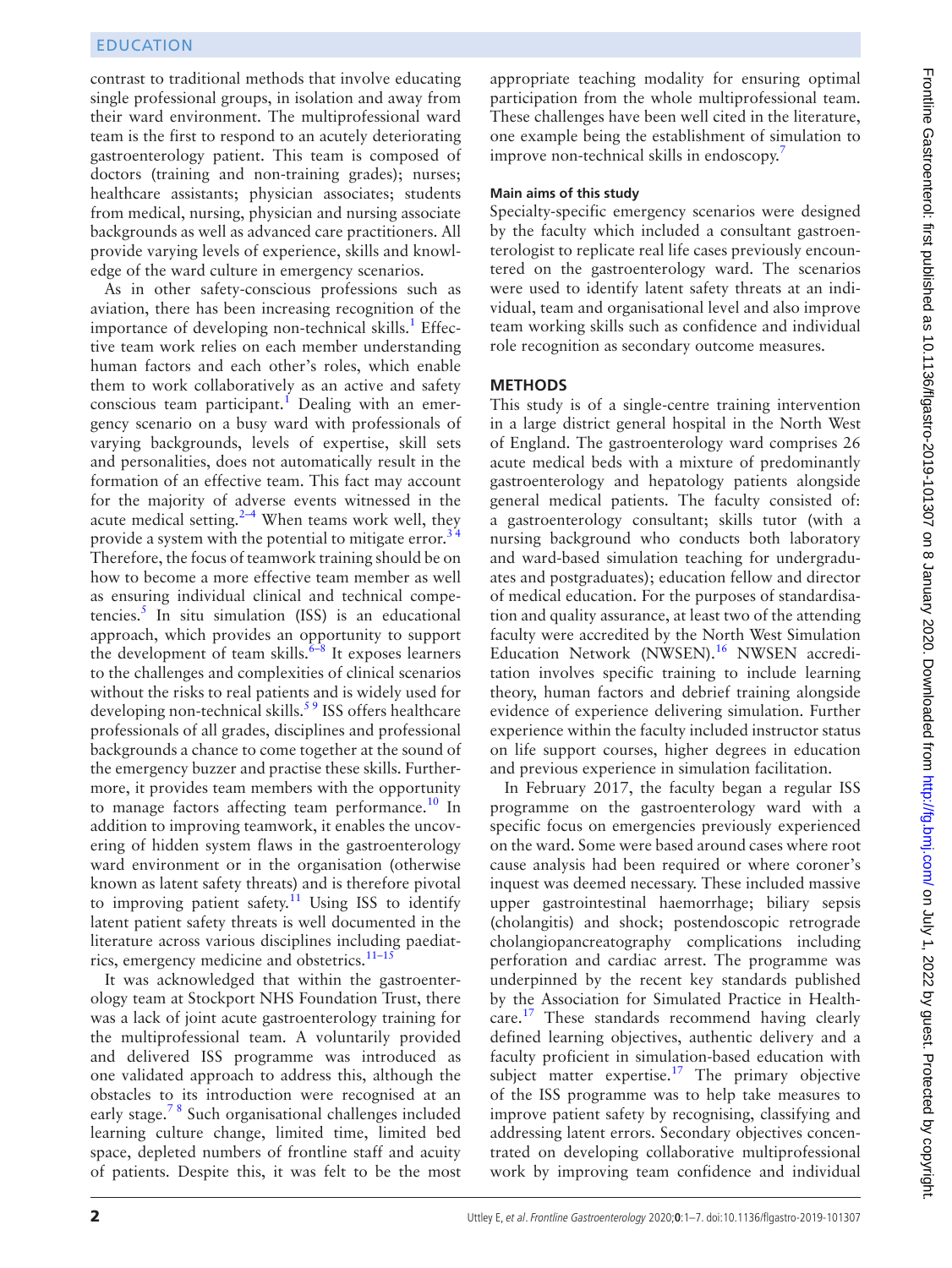<span id="page-2-0"></span>

| Table 1<br>Multiprofessional participants during study period-breakdown |                                               |                                           |                       |                                                                  |                                                  |                                                           |                                                                           |                               |  |
|-------------------------------------------------------------------------|-----------------------------------------------|-------------------------------------------|-----------------------|------------------------------------------------------------------|--------------------------------------------------|-----------------------------------------------------------|---------------------------------------------------------------------------|-------------------------------|--|
| <b>Nurses and</b><br>healthcare<br>assistants<br>$(band 2-5)$           | <b>Foundation</b><br>doctors (FY1-2) (CMT1-2) | <b>Core medical Specialty</b><br>trainees | trainees<br>$(ST1-2)$ | <b>Junior and</b><br>senior<br>clinical<br>fellows (JCF/<br>SCF) | <b>Medical</b><br>and nursing<br><b>students</b> | <b>Trainee</b><br>physician<br>associates<br>$h$ (band 6) | <b>Trainee</b><br>advanced<br>nurse<br>practitioners<br>(ANP)<br>(band 7) | <b>Pharmacist</b><br>(band 7) |  |
| 42<br>$(43.8\%)$                                                        | 13<br>$(13.5\%)$                              | $(5.2\%)$                                 | $(3.1\%)$             | q<br>$(9.4\%)$                                                   | $(17.7\%)$                                       | 4<br>$(4.2\%)$                                            | $(2.1\%)$                                                                 | $(1.0\%)$                     |  |

role recognition. Using a high-fidelity wireless simulation manikin in every scenario, a minimum of three faculty members (which always included a consultant gastroenterologist and senior nurse) ran 22 unannounced sessions over a 30-month period. Each session involved between three and six members of the multiprofessional team ([table](#page-2-0) 1). The participants were not briefed directly before the simulation was due to take place, however, all staff were made aware via email and staff handovers that these sessions would be taking place at some point and given the option not to take part. Consent was therefore assumed by participants opting to join and remain within the simulation. There was an average of four participants for each session and the faculty set a minimum multiprofessional requirement of a junior doctor, staff nurse and healthcare assistant in each session. Three of the faculty were present to witness each scenario which consisted of an acutely deteriorating patient with one of the emergencies outlined above, attended by teams forming for the first time when the clinical scenario started. Given the duration of the study, it was likely that some of the more permanent members of staff would participate on more than one occasion but repeat targeted testing was not a specific objective of this study.

Following each scenario (lasting on average 30min until the patient recovered or died), a faculty which always included a nurse, consultant gastroenterologist and educational fellow, led a structured debrief session lasting 20min based on the modified SHARP five step approach that $^{18}$   $^{19}$ 

- ► reviewed the learning objectives,
- discussed how participants felt about the management of the scenario,
- addressed any concerns at an individual, team or organisational level,
- ► addressed latent patient safety threats,
- ► reviewed key learning points and
- ► set plans for future learning at an individual, team and organisational level.

The faculty who observed the scenario by the bedside, prospectively collected data on the emerging latent safety threats. Following each scenario debrief, the three faculty members discussed and tabulated the identified latent safety threats. These tabulated data were retrospectively reviewed and categorised into four major themes as highlighted in [box](#page-2-1) 1. In addition, at the end of each simulation, data were collected on participants' perceptions of the effectiveness of the simulation using feedback forms designed for the programme. These forms were anonymously completed by 100% of participants. Participants were also given the opportunity to highlight any latent errors evident within the simulated scenario through a free text comments box.

# **Box 1 Latent errors identified during gastroenterology in situ simulation**

#### <span id="page-2-1"></span>**Education and training**

- Lack of awareness of how to activate the major haemorrhage protocol.
- ► Lack of awareness of in-hours management pathway for unstable gastrointestinal haemorrhage.
- ► Knowledge gaps on sepsis pathway.
- ► Knowledge gaps on local antibiotic guidance.
- Lack of familiarity with the ALS algorithm.
- Lack of familiarity with defibrillation (including pads position and energy adjustment).
- Not remembering to check allergy status before administering antibiotics.
- Not remembering to check for hypoglycaemia.
- Not remembering to fully expose the patient during clinical examination.

## **Equipment**

- Shortage of Sengstaken-Blakemore tubes.
- Shortage of Bair Huggers.
- Lack of availability of the ECG machine.
- Junior doctor pagers not working/without battery.
- Personal protective equipment not used.

## **Medication**

- ► Unsure of terlipressin dose.
- Unsure of antibiotic choice and dose in variceal bleed and biliary sepsis.
- ► Intravenous paracetamol not readily available.
- Unsure of location of oral glucose gel on ward.
- Unaware of location of O rhesus negative blood.

#### **Team working**

- Lack of leadership.
- Lack of appropriate delegation to other team members.
- Lack of task prioritisation.
- Lack of situational awareness.
- Lack of closed loop communication.
- Lack of multiprofessional staff.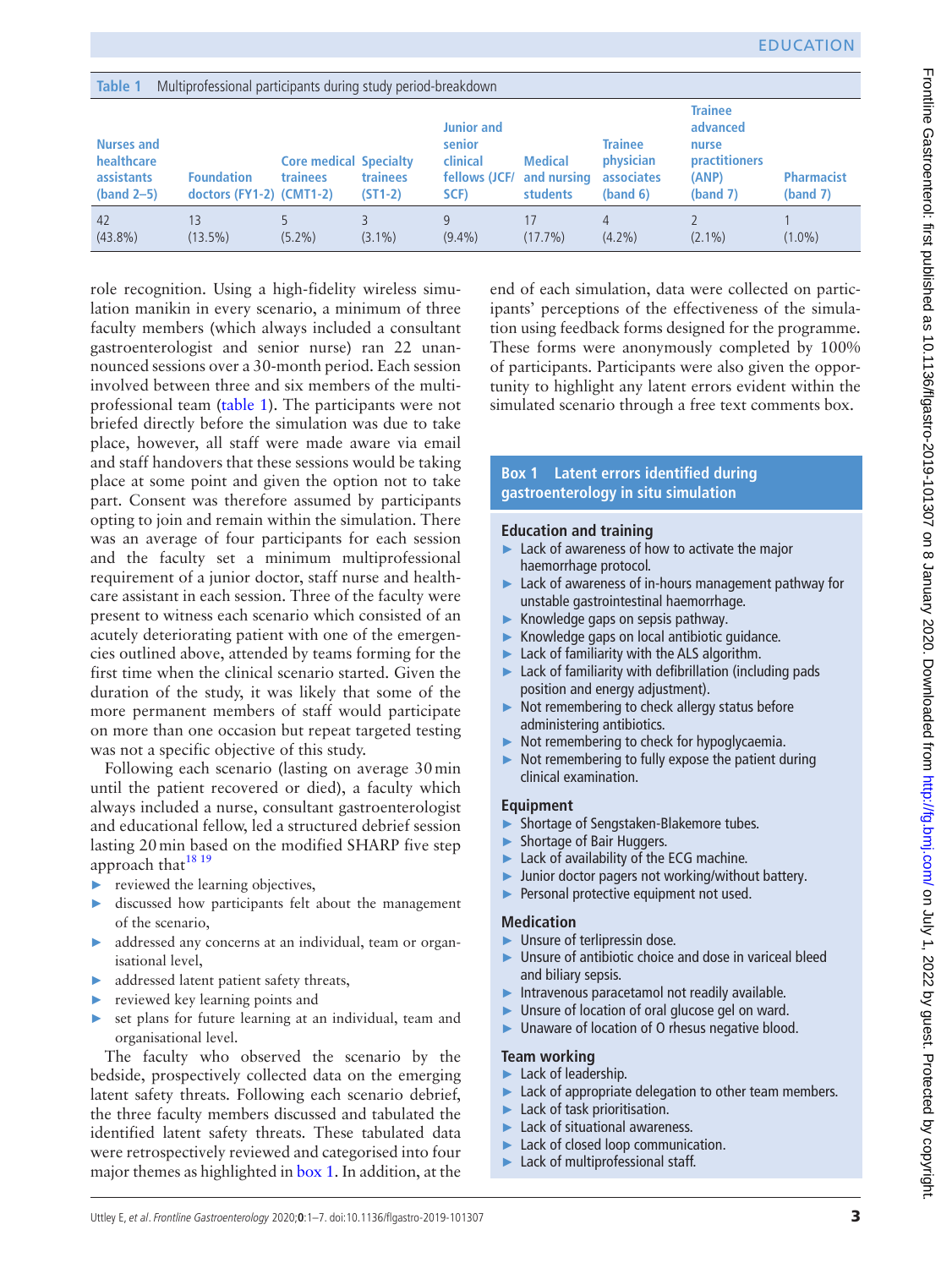<span id="page-3-0"></span>

| Action taken following identification of latent safety threats and results of repeat simulation<br>Table 2                                                                                     |                                                                                                  |  |  |  |  |  |
|------------------------------------------------------------------------------------------------------------------------------------------------------------------------------------------------|--------------------------------------------------------------------------------------------------|--|--|--|--|--|
| Action taken following identification of latent safety threats                                                                                                                                 | <b>Repeat simulation following action</b>                                                        |  |  |  |  |  |
| Laminated ALS algorithms on resuscitation trolleys (trust-wide)                                                                                                                                | Algorithm used by permanent team members and those<br>exposed to simulation programme previously |  |  |  |  |  |
| Major haemorrhage protocol training at junior doctor induction/teaching and dedicated acute<br>medical management training days for non-training doctors (trust wide)                          | Major haemorrhage protocol activated more efficiently                                            |  |  |  |  |  |
| Gastrointestinal bleed simulation for foundation doctors (emphasis on major haemorrhage<br>protocol)                                                                                           | Major haemorrhage protocol activated more efficiently                                            |  |  |  |  |  |
| Laminated major haemorrhage protocol on resuscitation trolleys (trust-wide)                                                                                                                    | Major haemorrhage protocol activated more efficiently                                            |  |  |  |  |  |
| Multiprofessional team members reminded of uniform policy and asked to wear easily located<br>name badges at all times and asked to introduce themselves at the morning board round<br>(local) | Improved closed loop communication during repeat<br>simulation                                   |  |  |  |  |  |
| Sourcing relevant equipment undertaken by ward management (local)                                                                                                                              | Improvement in equipment shortages                                                               |  |  |  |  |  |
| $\cdots$ $\cdots$ $\cdots$                                                                                                                                                                     |                                                                                                  |  |  |  |  |  |

ALS, advanced life support.

The simulation participants were invited to reflect on their simulation exercise in their learning portfolio but the faculty were not privy to these reflections.

#### **Ethics**

The simulation formed part of ongoing training and thus service delivery by the multiprofessional team to which all participants consented; therefore, the faculty felt there were no ethical concerns to warrant formal ethical review. Furthermore, in the presentation of this study, there is no participant-identifiable information or direct quotation. At no point did any participant withdraw their consent to be part of the simulation.

#### **Results**

[Table](#page-2-0) 1 provides a breakdown of participant demographic. [Box](#page-2-1) 1 shows the latent patient safety threats identified by the faculty and participants. These have been divided into four themes: education and training; equipment; medication and team-working. Action taken to address these threats is shown in [table](#page-3-0) 2 alongside early observed evidence of resultant change in practice by those undergoing repeat simulation.

Feedback (received from 100% of participants) following the ISS suggested that 95% of participants perceived they had a better understanding of their role and 86% felt more confident if a similar emergency case were to be faced. Ninety-six per cent of participants felt comfortable during the debrief. Qualitative comments have not been included in this paper which instead focuses on latent errors.

[Table](#page-3-1) 3 allows those in management roles to understand the risk associated with the identified latent safety threats by using a standardised risk assessment tool developed by the National Patient Safety Agency.<sup>20</sup>

## **Discussion**

This study demonstrated some of the potential benefits of regular multiprofessional ISS training in identifying latent patient safety threats in common gastrointestinal emergencies. It adds to the work performed in other centres which also identified themes similar to those outlined in [box](#page-2-1) 1 including, for example, lack of awareness of trust policies including major haemorrhage protocol. $^{21}$  $^{21}$  $^{21}$  In future work, joint planning and subsequent pooling of data with that from other centres performing similar work would help further consolidate our understanding and extrapolate what methods work best for latent safety threat identification, correction and consolidation. The programme led to the identification of a number of latent patient safety threats and provided the opportunity for corrective measures to be put in place, to reduce the possibility of live threats leading to actual patient harm. [Table](#page-3-0) 2 outlines some of these key corrective measures.

Our experience has identified several recurring latent safety threat themes including education and training, equipment, medication and team-working errors. The lack of Sengstaken tubes was easily remedied and these are now readily available should they be required. Lack of knowledge as to how to activate the

<span id="page-3-1"></span>

| Highlighting the risk assessment score of some of the identified latent safety threats<br>Table 3             |                                                                                           |  |  |  |  |
|---------------------------------------------------------------------------------------------------------------|-------------------------------------------------------------------------------------------|--|--|--|--|
| <b>Latent errors</b>                                                                                          | Risk score (using the 2008 National Patient Safety Agency risk<br>$matrix)$ <sup>20</sup> |  |  |  |  |
| Ward shares an ECG machine                                                                                    | Minor consequence and almost certain likelihood=10 (high risk)                            |  |  |  |  |
| Unable to contact Junior doctors about simulated deteriorating patient as they<br>did not have working pagers | Moderate consequence and almost certain likelihood=15 (very high risk)                    |  |  |  |  |
| Ward did not have Sengstaken-Blakemore tube to manage deteriorating<br>simulated patient.                     | Moderate consequence and unlikely=6 (moderate risk)                                       |  |  |  |  |
| Ward does not have their own Bair-Hugger                                                                      | Minor consequence and possible likelihood=6 (moderate risk)                               |  |  |  |  |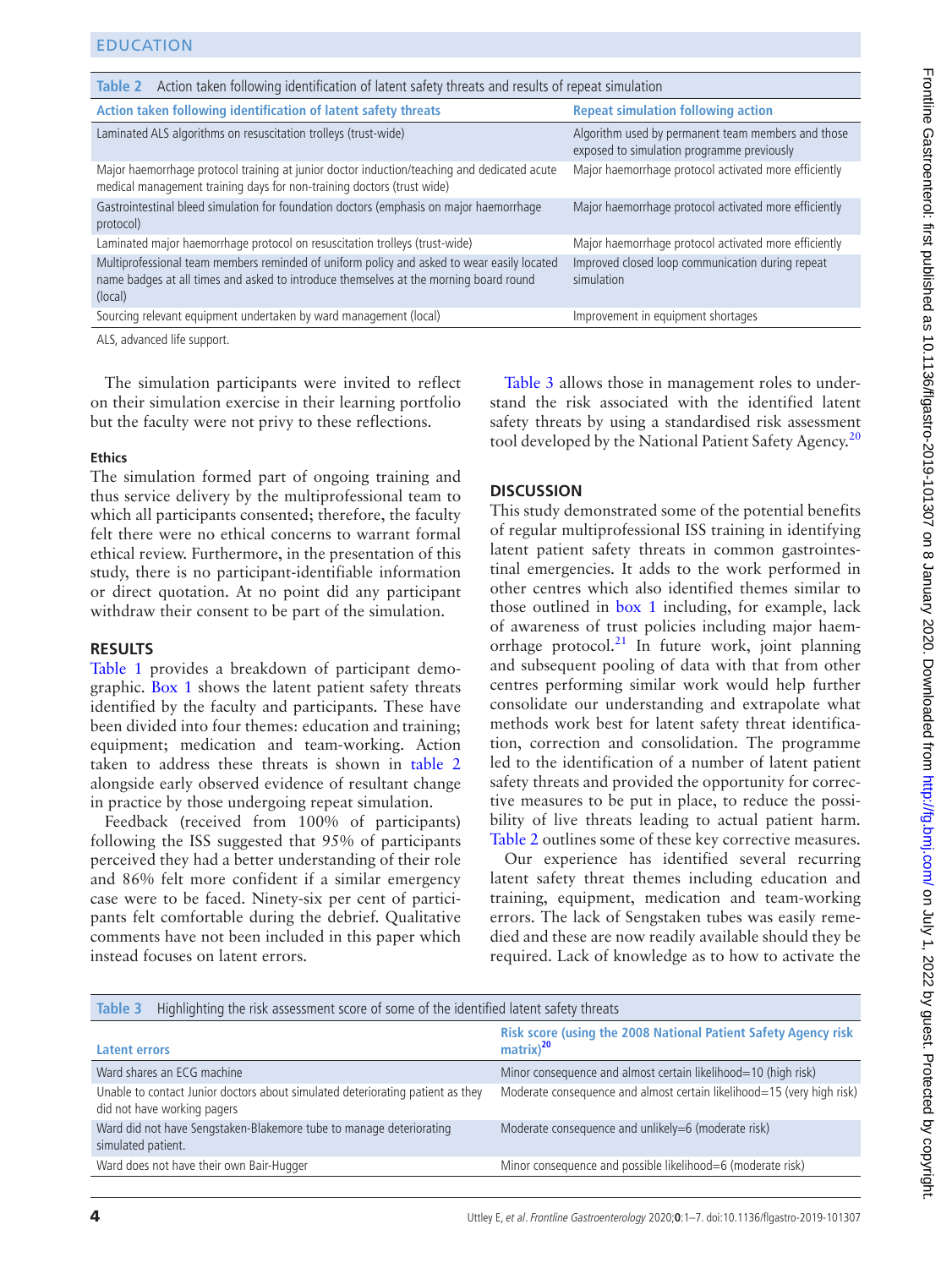major haemorrhage protocol posed a significant risk to patient safety and our concerns were cascaded to the organisation's transfusion committee. As a result, all resuscitation trolleys now have a laminated copy of the protocol available and a member of the faculty delivers major haemorrhage protocol teaching at the foundation doctors' induction in addition to that delivered by a member of the transfusion committee. Similarly, recall of, and access to, the ALS algorithm was deficient. Following collaboration with the resuscitation committee, it was agreed that laminated copies would be attached to every resuscitation trolley as an aide-mémoire. Further simulation following implementation of the algorithms has led to their use among simulation-exposed participants whereas simulationnaïve participants did not use the algorithms.

Cardiac arrest scenarios were included in our programme as formal ALS certification by the Resuscitation Council (UK) only occurs once every  $4$  years.<sup>[22](#page-6-6)</sup> The ISS programme in gastroenterology provided multiprofessional ward staff with the opportunity to rehearse and practise ALS skills in a time pressured but safe environment. $23-25$  The advantages we observed were numerous, including identifying equipment shortages, highlighting knowledge and experience gaps and improving familiarity with resuscitation equipment, thus potentially improving patient safety.<sup>[11 23](#page-6-0)</sup>

Anonymised feedback forms completed by 100% of participants suggest that they are more confident to handle real-life scenarios and have a better under-standing of their own role.<sup>[6 26](#page-5-4)</sup> It is well recognised that in order for experiential learning to be effective, learners need to have time to receive feedback and reflect on their performance. $27$  Within our ISS programme, this opportunity is provided immediately after the simulation during the debrief, which is delivered by the whole faculty. This helps multiprofessional team members develop additional skills including critical thinking, clinical reasoning and clinical judgement.<sup>28</sup> Furthermore, 96% of the participants felt comfortable during the debrief, emphasising the importance of a thorough debrief by faculty.

## **Challenges/limitations**

Despite the programme's perceived success, the faculty met some challenges. Scarcity of available bed space particularly during the winter period coupled with staff shortages and patient acuity resulted in the rescheduling of five sessions during the study period. Overcoming these challenges and reducing the likelihood of further cancellations was made possible by engaging ward managers, ward sisters, matrons and ward consultants in the process. By witnessing the benefits of ISS first hand, these colleagues helped maintain momentum and enthusiasm by identifying appropriate staff members as well as facilitating an appropriate bed space and releasing staff when the emergency buzzer was sounded.

This study was unable to precisely quantify the differences in performance and latent safety threat identification between simulation-naïve and simulation-exposed participants due to the rotational nature of junior doctors and high turnover of multiprofessional staff. However, some of the staff did undergo repeat testing (as it happened that they were present for more than one simulation as the programme ran over 30 months). The faculty observed that these simulationexposed participants performed better than those who were simulation naïve. This observation must be read in the context of inherent rater bias as the faculty were not blinded to those who were or were not simulation naïve. In future studies to reduce this bias, we could consider video recording the simulation exercise and asking faculty to rate performance independently of each other using standardised tools. The programme has now moved to other wards and specialities which may make it easier to capture and objectively measure change in performance of the previously exposed ISS gastroenterology participants as they rotate around the hospital and undergo repeat simulation.

One final concern for the programme was the potential stress that unannounced ISS may have on its participants and thus the subsequent impact on learning. It would be useful to compare unannounced and announced ISS in gastroenterology to ascertain whether the perceived stress and impact on learning differs between the different members of the multiprofessional team. A recent study in the emergency department setting comparing announced and unannounced simulation did not find overall a significant difference in participant-perceived learning or stress; however, in the subgroup analysis, doctors perceived unannounced ISS as less stressful than announced ISS[.29](#page-6-10) In another study in an obstetric emergency setting unannounced ISS was recorded as especially stressful, particularly among midwives. $30$ 

The faculty prospectively collected data on emerging latent safety threats during and immediately following each simulation scenario. However, the sessions were not video-recorded and an unvalidated checklist was used to detect latent safety threats. This limits further retrospective analysis of the scenarios and also limits comparison with other studies which use validated checklists. For future consideration, one commonly used feedback form in simulation is the validated simulation effectiveness tool-modified (SET-M) questionnaire; however, this is targeted at nursing professionals.<sup>31</sup> There are numerous other tools for assessing the multiprofessional team but work remains to validate and evolve such tools in order to ensure the most appropriate one is matched to each simulation context.<sup>[32](#page-6-13)</sup>

The multiprofessional gastroenterology ISS team comprised of participants forming an emergency team for the first time ([table](#page-2-0) 1) and it was therefore pivotal to ensure individual members within the team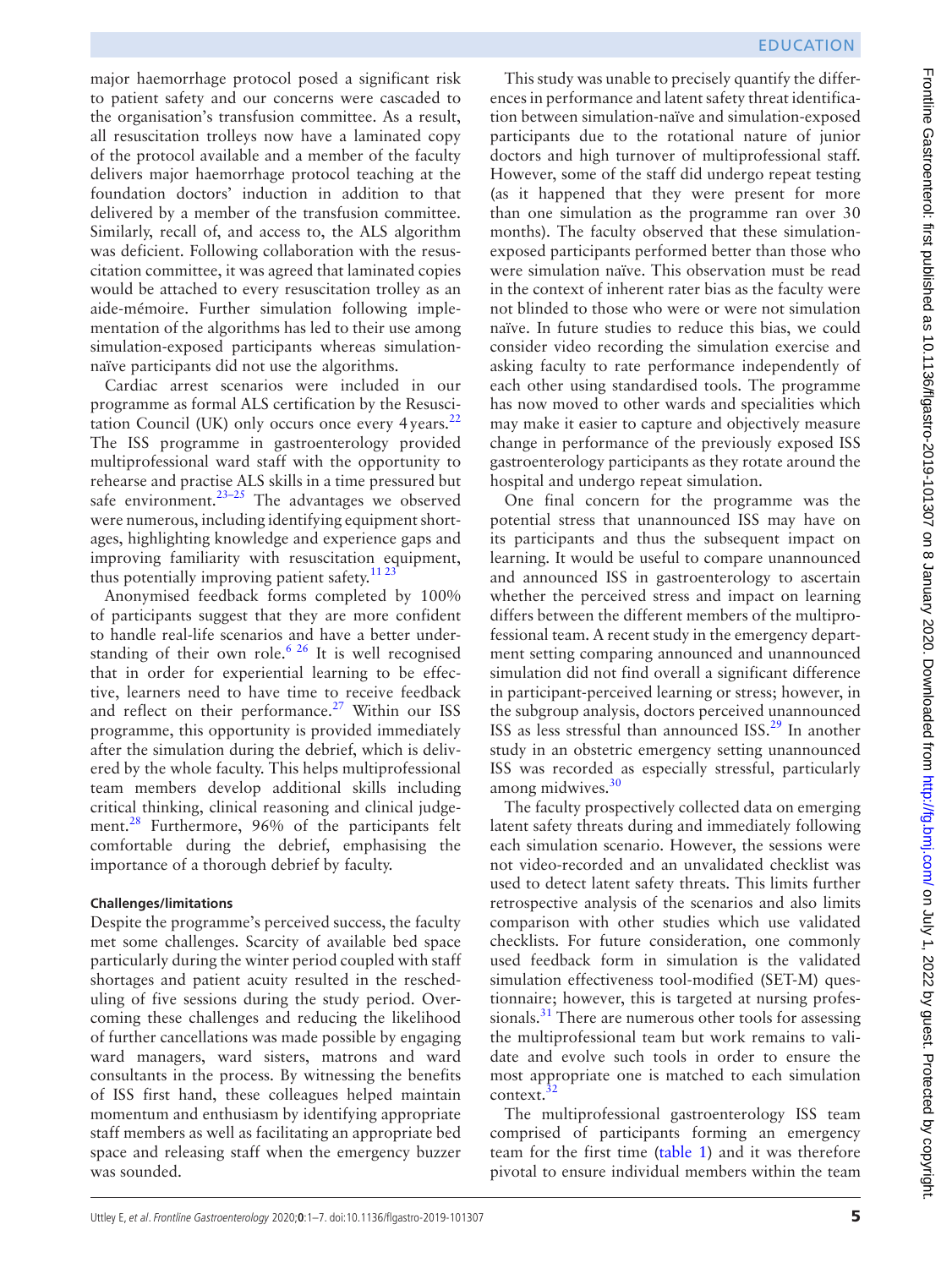# **EDUCATION**

explored the skills needed to work effectively together. It is crucial that all team members feel able to actively participate, practise critical thinking, demonstrate closed loop communication and vocalise their thoughts to ensure the best possible outcome for the patient.<sup>[6](#page-5-4)</sup> [Box](#page-2-1) 1 highlights that the ISS programme identified team working errors as one of the four latent safety threat themes. Ensuring team members understand the importance of non-technical skills in successful resuscitation is pivotal and supported by studies in other high pressured emergencies such as cardiopulmonary resuscitation.[33](#page-6-14) For existing staff to gain appreciation of this, there will need to be a change in learning culture and as such, ISS provides a useful opportunity to promote this with a trained faculty, planning and organisational support.<sup>34</sup> Furthermore, reinforcement of non-technical skills with regular ISS allows an evolving multiprofessional workforce to better understand each other's roles, contributions and limitations especially in the context of high risk gastrointestinal emergencies.<sup>24 35</sup>

#### **Sustainability and wider rollout**

Given the success of the programme, the ISS faculty have branded themselves as SIM@THEHILL, with social media accounts, a WhatsApp group and t-shirts to help raise the profile across the organisation. Educational leaders at the trust's Joint Medical Education and Foundation Board meeting (JMEFB) have been updated with SIM@THEHILL's progress and the executive team have been invited to witness the programme live on the gastroenterology ward. The project has now spread to encompass the following seven different clinical areas: paediatrics, acute medicine, orthopaedics, cardiology, diabetes and endocrinology, medicine for older people and the emergency department. Each clinical area has an identified consultant lead who helps design and tailor the scenarios to meet the learning needs of their multiprofessional team. To quality assure the programme across the other clinical areas, the core faculty are part of the delivery team. A significant amount of time has been spent developing the programme to ensure it is a teaching and development opportunity, which can be used to identify latent safety threats and can also be extended to include a wider array, of technical and non-technical skills.

## **Conclusion**

In conclusion, our results have demonstrated that ISS provides a unique opportunity for multiprofessional teams to come together on a regular basis in a high pressured, time restricted environment to practise gastrointestinal-related emergencies and provides an excellent opportunity to identify latent patient safety threats, resulting in individual, local and organisational change. The programme may also help improve participants confidence and role recognition within an evolving multiprofessional team.

#### **Twitter** Elizabeth Uttley [@SIMTHEHILL1](https://twitter.com/SIMTHEHILL1)

**Acknowledgements** We would like to acknowledge the participants and the whole multiprofessional team in gastroenterology, for their support with the new in situ simulation programme.

**Contributors** EU wrote and edited the manuscript, acted as a faculty team member, collected and analysed data. DS wrote and edited the manuscript, acted as a faculty team member, collected and analysed data and wrote simulation scenarios. DB supported the faculty; edited and critically appraised the manuscript. WJ wrote and edited the manuscript, analysed data, acted as a faculty team member and wrote and facilitated simulation scenarios. All authors approved the submitted manuscript

**Funding** The authors have not declared a specific grant for this research from any funding agency in the public, commercial or not-for-profit sectors.

**Competing interests** None declared.

**Patient consent for publication** Not required.

**Provenance and peer review** Not commissioned; externally peer reviewed.

**Data availability statement** All data relevant to the study are included in the article.

**Open access** This is an open access article distributed in accordance with the Creative Commons Attribution Non Commercial (CC BY-NC 4.0) license, which permits others to distribute, remix, adapt, build upon this work noncommercially, and license their derivative works on different terms, provided the original work is properly cited, appropriate credit is given, any changes made indicated, and the use is noncommercial. See: [http://creativecommons.org/licenses/by-nc/4.](http://creativecommons.org/licenses/by-nc/4.0/)  $0/$ .

#### **ORCID iD**

Elizabeth Uttley <http://orcid.org/0000-0001-5150-6376>

#### **References**

- <span id="page-5-0"></span>1 Flin R, Patey R. Improving patient safety through training in non-technical skills. *[BMJ](http://dx.doi.org/10.1136/bmj.b3595)* 2009;339:3595.
- <span id="page-5-1"></span>2 Burke CS, Salas E, Wilson-Donnelly K, *et al*. How to turn a team of experts into an expert medical team: guidance from the aviation and military communities. *[Qual Saf Health Care](http://dx.doi.org/10.1136/qshc.2004.009829)* 2004;13:i96–104.
- <span id="page-5-2"></span>3 Freytag J, Stroben F, Hautz WE, *et al*. Improving patient safety through better teamwork: how effective are different methods of simulation Debriefing? protocol for a pragmatic, prospective and randomised study. *[BMJ Open](http://dx.doi.org/10.1136/bmjopen-2017-015977)* 2017;7:015977.
- 4 McEwan D, Ruissen GR, Eys MA, *et al*. The effectiveness of teamwork training on teamwork behaviors and team performance: a systematic review and meta-analysis of controlled interventions. *[PLoS One](http://dx.doi.org/10.1371/journal.pone.0169604)* 2017;12:e0169604.
- <span id="page-5-3"></span>5 Gaba D. What does simulation add to teamwork training? agency for healthcare research and quality, 2006. Available: <https://psnet.ahrq.gov/perspectives/perspective/20> [Accessed 31st Jul 2019].
- <span id="page-5-4"></span>6 Klipfel JM, Carolan BJ, Brytowski N, *et al*. Patient safety improvement through in situ simulation interdisciplinary team training. *[Urol Nurs](http://dx.doi.org/10.7257/1053-816X.2014.34.1.39)* 2014;34:39–46.
- <span id="page-5-6"></span>7 Ravindran S, Thomas-Gibson S, Murray S, *et al*. Improving safety and reducing error in endoscopy: simulation training in human factors. *[Frontline Gastroenterol](http://dx.doi.org/10.1136/flgastro-2018-101078)* 2019;10:160–6.
- 8 Ravindran S, John S, Dimmock V, *et al*. OC-034 Endoscopy in-situ simulation – improving nurse education and enhancing patient safety. *Gut* 2017;66:A17.
- 9 Gaba DM. The future vision of simulation in health care. *[Qual](http://dx.doi.org/10.1136/qshc.2004.009878)  [Saf Health Care](http://dx.doi.org/10.1136/qshc.2004.009878)* 2004;13:i2–10.
- <span id="page-5-5"></span>10 Rosen MA, Salas E, Wilson KA, *et al*. Measuring team performance in simulation-based training: adopting best practices for healthcare. *[Simul Healthc](http://dx.doi.org/10.1097/SIH.0b013e3181626276)* 2008;3:33–41.